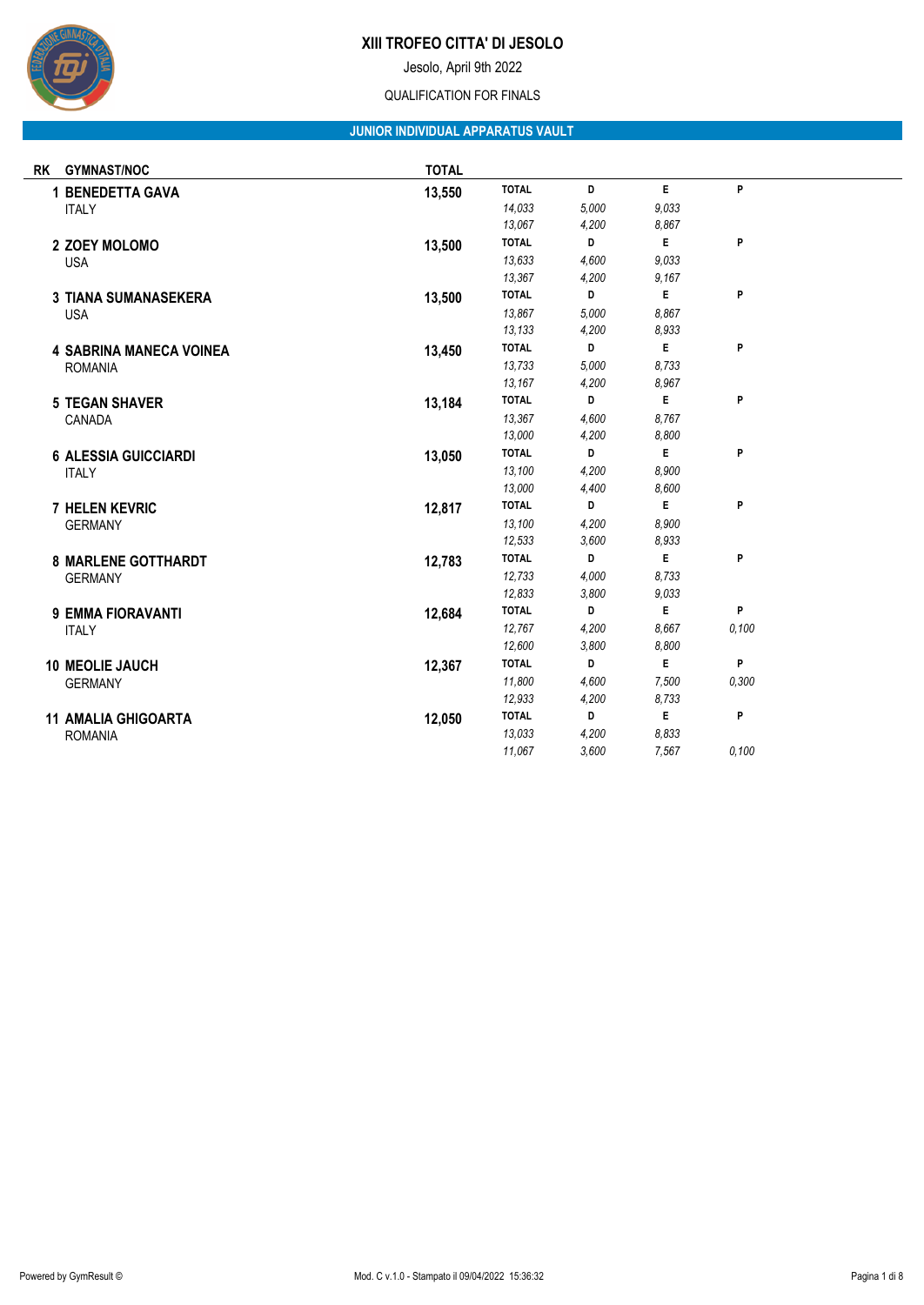

Jesolo, April 9th 2022

### QUALIFICATION FOR FINALS

## **JUNIOR INDIVIDUAL APPARATUS VAULT**

| RK | <b>GYMNAST/NOC</b>                     | <b>TOTAL</b> |                        |            |              |            |  |
|----|----------------------------------------|--------------|------------------------|------------|--------------|------------|--|
|    | <b>ARIANNA BELARDELLI</b>              | <b>TOTAL</b> |                        | D          | $\mathsf E$  | P          |  |
|    | <b>ITALY</b>                           |              | 13,300                 | 4,600      | 8,800        | 0,100      |  |
|    | <b>GIULIA ANTONIOTTI</b>               |              | <b>TOTAL</b>           | D          | E.           | P          |  |
|    | <b>ITALY</b>                           |              | 12,833                 | 4,200      | 8,633        |            |  |
|    | <b>VIOLA PIERAZZINI</b>                |              | <b>TOTAL</b>           | D          | E.           | P          |  |
|    | <b>ITALY</b>                           |              | 12,300                 | 3,600      | 8,700        |            |  |
|    | <b>CHIARA BARZASI</b>                  |              | <b>TOTAL</b>           | D          | E.           | P          |  |
|    | <b>ITALY</b>                           |              | 13,000                 | 4,200      | 8,800        |            |  |
|    | <b>JULY MARANO</b>                     |              | <b>TOTAL</b>           | D          | Е            | P          |  |
|    | <b>ITALY</b>                           |              | 13,033                 | 4,200      | 8,833        |            |  |
|    | <b>CRISTELLA BRUNETTI-BURNS</b>        |              | <b>TOTAL</b><br>11,200 | D<br>3,200 | Е<br>8,100   | P<br>0,100 |  |
|    | CANADA                                 | <b>TOTAL</b> |                        | D          | E            | P          |  |
|    | <b>MADREY JOHNSON</b><br><b>USA</b>    |              | 13,033                 | 4,200      | 8,833        |            |  |
|    | <b>MYLIE LEW</b>                       | <b>TOTAL</b> |                        | D          | E.           | P          |  |
|    | <b>USA</b>                             |              | 12,933                 | 4,200      | 8,733        |            |  |
|    | <b>ELLA MURPHY</b>                     | <b>TOTAL</b> |                        | D          | E            | P          |  |
|    | <b>USA</b>                             |              | 12,900                 | 4,200      | 8,700        |            |  |
|    | <b>GABRIELLE VAN FRAYER</b>            |              | <b>TOTAL</b>           | D          | E.           | P          |  |
|    | <b>USA</b>                             |              | 12,800                 | 4,200      | 8,600        |            |  |
|    | <b>ERIKA PINXTEN</b>                   | <b>TOTAL</b> |                        | D          | E            | P          |  |
|    | <b>BELGIUM</b>                         |              | 11,867                 | 3,200      | 8,667        |            |  |
|    | <b>NELL BOGAERT</b>                    |              | <b>TOTAL</b>           | D          | E.           | P          |  |
|    | <b>BELGIUM</b>                         |              | 11,667                 | 3,200      | 8,467        |            |  |
|    | <b>AXELLE VANDEN BERGHE</b>            | <b>TOTAL</b> |                        | D          | E            | P          |  |
|    | <b>BELGIUM</b>                         |              | 11,267                 | 3,400      | 8,167        | 0,300      |  |
|    | <b>CHLOE BAERT</b>                     |              | <b>TOTAL</b>           | D          | E            | P          |  |
|    | <b>BELGIUM</b>                         |              | 12,333                 | 3,600      | 8,733        |            |  |
|    | <b>ABERDEEN O'DRISCOLL</b>             |              | <b>TOTAL</b><br>12,800 | D<br>4,200 | E.<br>8,600  | P          |  |
|    | <b>BELGIUM</b>                         |              | <b>TOTAL</b>           | D          | E            | P          |  |
|    | <b>AMBRE FROTTE</b><br><b>FRANCE</b>   |              | 12,567                 | 4,200      | 8,367        |            |  |
|    | <b>MING GHERARDI VAN EIJKEN</b>        |              | <b>TOTAL</b>           | D          | E            | P          |  |
|    | <b>FRANCE</b>                          |              | 12,967                 | 4,400      | 8,567        |            |  |
|    | <b>LILOU VIALLAT</b>                   | <b>TOTAL</b> |                        | D          | E            | P          |  |
|    | <b>FRANCE</b>                          |              | 12,800                 | 4,200      | 8,600        |            |  |
|    | <b>LENA KHENOUN</b>                    | <b>TOTAL</b> |                        | D          | E            | P          |  |
|    | <b>FRANCE</b>                          |              | 12,267                 | 3,600      | 8,667        |            |  |
|    | <b>AUDREY COZZI</b>                    |              | <b>TOTAL</b>           | D          | E.           | P          |  |
|    | <b>FRANCE</b>                          |              | 11,567                 | 3,200      | 8,367        |            |  |
|    | <b>CHIARA MOISZI</b>                   | <b>TOTAL</b> |                        | D          | $\mathsf E$  | P          |  |
|    | <b>GERMANY</b>                         |              | 12,467                 | 3,800      | 8,667        |            |  |
|    | <b>CRINA TUDOR</b>                     |              | <b>TOTAL</b>           | D          | E.           | P          |  |
|    | <b>ROMANIA</b>                         |              | 11,600                 | 3,200      | 8,500        | 0,100      |  |
|    | <b>TEODORA STOIAN</b>                  | <b>TOTAL</b> |                        | D          | $\mathsf{E}$ | P          |  |
|    | <b>ROMANIA</b>                         |              | 12,967                 | 4,200      | 8,767        |            |  |
|    | <b>MATILDE FERRARI</b><br><b>ITALY</b> | <b>TOTAL</b> | 12,567                 | D<br>4,200 | E.<br>8,667  | P<br>0,300 |  |
|    |                                        | <b>TOTAL</b> |                        | D          | E.           | P          |  |
|    | <b>CATERINA GADDI</b><br><b>ITALY</b>  |              | 12,833                 | 4,200      | 8,633        |            |  |
|    | <b>NAOMI PAZON</b>                     |              | <b>TOTAL</b>           | D          | E.           | P          |  |
|    | <b>ITALY</b>                           |              | 11,967                 | 3,200      | 8,767        |            |  |
|    | <b>LETIZIA SARONNI</b>                 | <b>TOTAL</b> |                        | D          | $\mathsf E$  | P          |  |
|    | <b>ITALY</b>                           |              | 12,433                 | 4,200      | 8,233        |            |  |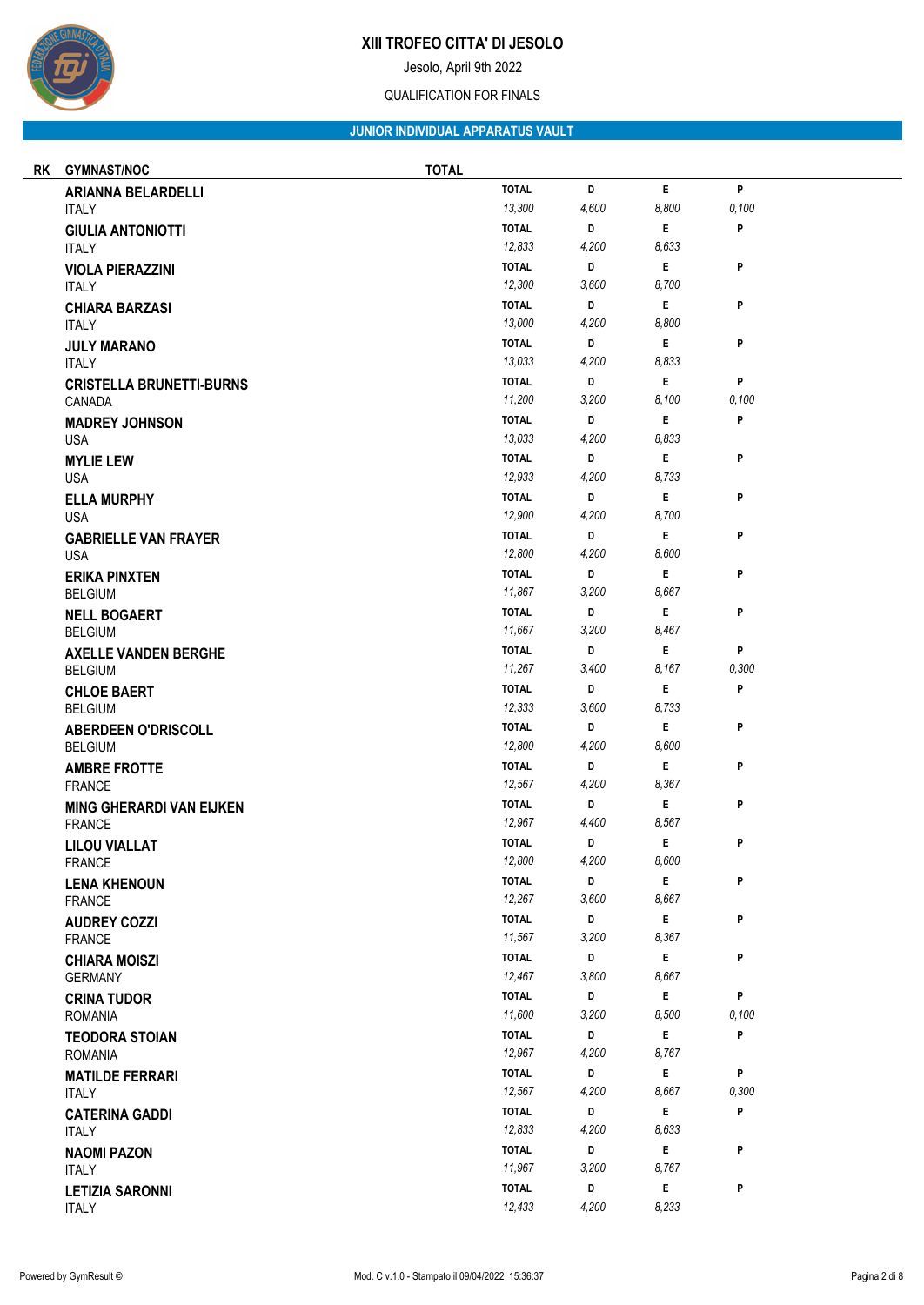Jesolo, April 9th 2022

### QUALIFICATION FOR FINALS

## **JUNIOR INDIVIDUAL APPARATUS BARS**

| rk | <b>GYMNAST/NOC</b>                          | <b>TOTAL</b> |                        |            |             |   |
|----|---------------------------------------------|--------------|------------------------|------------|-------------|---|
|    | 1 MYLIE LEW<br><b>USA</b>                   | 13,633       | <b>TOTAL</b><br>13,633 | D<br>5,200 | E.<br>8,433 | P |
|    | 2 MEOLIE JAUCH<br><b>GERMANY</b>            | 13,600       | <b>TOTAL</b><br>13,600 | D<br>5,500 | E<br>8,100  | P |
|    | <b>3 HELEN KEVRIC</b>                       | 13,567       | <b>TOTAL</b>           | D          | E.          | P |
|    | <b>GERMANY</b><br><b>4 MARTINA PIERATTI</b> | 13,433       | 13,567<br><b>TOTAL</b> | 5,400<br>D | 8,167<br>Е  | P |
|    | <b>ITALY</b>                                |              | 13,433                 | 5,500      | 7,933       |   |
|    | <b>5 MADREY JOHNSON</b><br><b>USA</b>       | 13,400       | <b>TOTAL</b><br>13,400 | D<br>5,200 | E<br>8,200  | P |
|    | <b>6 ZOEY MOLOMO</b>                        | 13,367       | <b>TOTAL</b>           | D          | E           | P |
|    | <b>USA</b>                                  |              | 13,367                 | 5,000      | 8,367       |   |
|    | <b>7 GABRIELLE VAN FRAYER</b><br><b>USA</b> | 13,167       | <b>TOTAL</b><br>13,167 | D<br>5,000 | Е<br>8,167  | P |
|    | <b>8 ELLA MURPHY</b>                        | 12,700       | <b>TOTAL</b>           | D          | E           | P |
|    | <b>USA</b>                                  |              | 12,700                 | 4,700      | 8,000       |   |
|    | <b>9 MATILDE FERRARI</b>                    | 12,600       | <b>TOTAL</b>           | D          | E           | P |
|    | <b>ITALY</b>                                |              | 12,600                 | 4,800      | 7,800       |   |
|    | <b>10 AMALIA GHIGOARTA</b>                  | 12,567       | <b>TOTAL</b>           | D          | E.          | P |
|    | <b>ROMANIA</b>                              |              | 12,567                 | 5,200      | 7,367       |   |
|    | <b>11 ARIANNA BELARDELLI</b>                | 12,467       | <b>TOTAL</b>           | D          | E.<br>7,467 | P |
|    | <b>ITALY</b>                                |              | 12,467                 | 5,000      |             |   |
|    | <b>12 AMBRE FROTTE</b>                      | 12,433       | <b>TOTAL</b><br>12,433 | D          | Е           | P |
|    | <b>FRANCE</b>                               |              |                        | 4,300      | 8,133       |   |
|    | <b>13 CAMILLA FERRARI</b><br><b>ITALY</b>   | 12,300       | <b>TOTAL</b><br>12,300 | D<br>4,900 | E<br>7,400  | P |
|    | <b>14 LILOU VIALLAT</b><br><b>FRANCE</b>    | 12,267       | <b>TOTAL</b><br>12,267 | D<br>4,600 | Е<br>7,667  | P |
|    | <b>15 CATERINA GADDI</b>                    | 12,267       | <b>TOTAL</b>           | D          | E           | P |
|    | <b>ITALY</b>                                |              | 12,267                 | 4,600      | 7,667       |   |
|    | <b>16 ELLA OPREA</b><br><b>ROMANIA</b>      | 12,233       | <b>TOTAL</b><br>12,233 | D<br>4,700 | E<br>7,533  | P |
|    | <b>17 TEGAN SHAVER</b><br>CANADA            | 12,200       | <b>TOTAL</b><br>12,200 | D<br>4,200 | Е<br>8,000  | P |
|    | <b>18 VIOLA PIERAZZINI</b>                  | 12,167       | <b>TOTAL</b>           | D          | E           | P |
|    | <b>ITALY</b>                                |              | 12,167                 | 5,000      | 7,167       |   |
|    | <b>19 LETIZIA SARONNI</b>                   | 12,133       | <b>TOTAL</b>           | D          | E           | P |
|    | <b>ITALY</b>                                |              | 12,133                 | 4,700      | 7,433       |   |
|    | 20 TIANA SUMANASEKERA                       | 11,933       | <b>TOTAL</b>           | D          | E           | P |
|    | <b>USA</b>                                  |              | 11,933                 | 3,400      | 8,533       |   |
|    | 21 ARIANNA GRILLO                           | 11,933       | <b>TOTAL</b>           | D          | Е           | P |
|    | <b>ITALY</b>                                |              | 11,933                 | 4,200      | 7,733       |   |
|    | 22 JULY MARANO                              | 11,833       | <b>TOTAL</b>           | D          | E           | P |
|    | <b>ITALY</b>                                |              | 11,833                 | 4,800      | 7,033       |   |
|    | 23 NAOMI PAZON<br><b>ITALY</b>              | 11,767       | <b>TOTAL</b><br>11,767 | D<br>4,500 | Е<br>7,267  | P |
|    | <b>24 ERIKA PINXTEN</b>                     | 11,633       | <b>TOTAL</b><br>11,633 | D          | E           | P |
|    | <b>BELGIUM</b>                              |              |                        | 3,800      | 7,833       |   |
|    | <b>25 LENA KHENOUN</b><br><b>FRANCE</b>     | 11,600       | <b>TOTAL</b><br>11,600 | D<br>3,600 | E<br>8,000  | P |
|    | 26 CHLOE BAERT                              | 11,567       | <b>TOTAL</b>           | D          | E           | P |
|    | <b>BELGIUM</b>                              |              | 11,567                 | 4,200      | 7,367       |   |
|    | 27 CHIARA MOISZI                            | 11,300       | <b>TOTAL</b>           | D          | Е           | P |
|    | <b>GERMANY</b>                              |              | 11,300                 | 4,300      | 7,000       |   |
|    | <b>28 CHIARA BARZASI</b>                    | 11,267       | <b>TOTAL</b>           | D          | E           | P |
|    | <b>ITALY</b>                                |              | 11,267                 | 4,700      | 6,567       |   |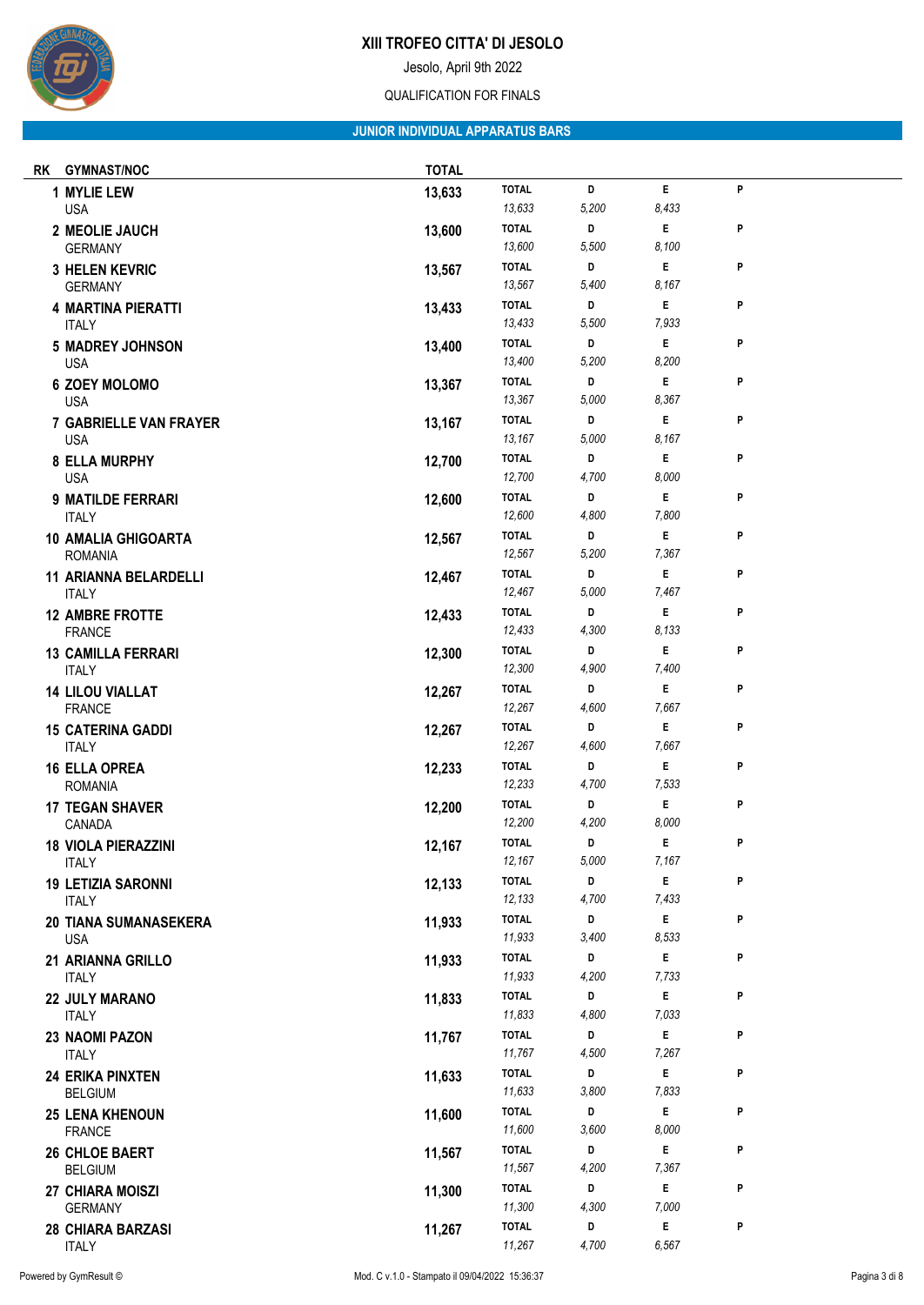Jesolo, April 9th 2022

### QUALIFICATION FOR FINALS

## **JUNIOR INDIVIDUAL APPARATUS BARS**

| RK | <b>GYMNAST/NOC</b>                 | <b>TOTAL</b> |              |       |       |   |
|----|------------------------------------|--------------|--------------|-------|-------|---|
|    | <b>29 MING GHERARDI VAN EIJKEN</b> | 11,233       | <b>TOTAL</b> | D     | E.    | P |
|    | <b>FRANCE</b>                      |              | 11,233       | 4,400 | 6,833 |   |
|    | <b>30 GIULIA ANTONIOTTI</b>        | 11,100       | <b>TOTAL</b> | D     | E     | P |
|    | <b>ITALY</b>                       |              | 11,100       | 4,300 | 6,800 |   |
|    | <b>31 NELL BOGAERT</b>             | 10,833       | <b>TOTAL</b> | D     | E     | P |
|    | <b>BELGIUM</b>                     |              | 10,833       | 4,200 | 6,633 |   |
|    | <b>32 EMMA FIORAVANTI</b>          | 10,667       | <b>TOTAL</b> | D     | E     | P |
|    | <b>ITALY</b>                       |              | 10.667       | 3.900 | 6,767 |   |
|    | 33 AUDREY COZZI                    | 10,400       | <b>TOTAL</b> | D     | E     | P |
|    | <b>FRANCE</b>                      |              | 10,400       | 3,700 | 6,700 |   |
|    | <b>34 AMALIA PUFLEA</b>            | 10,233       | <b>TOTAL</b> | D     | E     | P |
|    | <b>ROMANIA</b>                     |              | 10,233       | 5,300 | 4,933 |   |
|    | <b>35 MARLENE GOTTHARDT</b>        | 10,100       | <b>TOTAL</b> | D     | E     | P |
|    | <b>GERMANY</b>                     |              | 10,100       | 3.600 | 6,500 |   |
|    | <b>36 TEODORA STOIAN</b>           | 9,867        | <b>TOTAL</b> | D     | E     | P |
|    | <b>ROMANIA</b>                     |              | 9,867        | 3,800 | 6,067 |   |
|    | <b>37 CRINA TUDOR</b>              | 9,633        | <b>TOTAL</b> | D     | E     | P |
|    | <b>ROMANIA</b>                     |              | 9,633        | 3.600 | 6,033 |   |
|    | <b>38 CRISTELLA BRUNETTI-BURNS</b> | 9,300        | <b>TOTAL</b> | D     | E     | P |
|    | CANADA                             |              | 9,300        | 3.500 | 5,800 |   |
|    | <b>39 AXELLE VANDEN BERGHE</b>     | 9,000        | <b>TOTAL</b> | D     | E     | P |
|    | <b>BELGIUM</b>                     |              | 9.000        | 2,000 | 7,000 |   |
|    | <b>40 ALESSIA GUICCIARDI</b>       | 8,700        | <b>TOTAL</b> | D     | E     | P |
|    | <b>ITALY</b>                       |              | 8,700        | 3.800 | 4,900 |   |
|    | <b>41 EVA BRUYNSELS</b>            | 8,667        | <b>TOTAL</b> | D     | E     | P |
|    | <b>BELGIUM</b>                     |              | 8.667        | 3,400 | 5.267 |   |
|    | <b>42 SABRINA MANECA VOINEA</b>    | 8,100        | <b>TOTAL</b> | D     | E     | P |
|    | <b>ROMANIA</b>                     |              | 8,100        | 4,800 | 3,300 |   |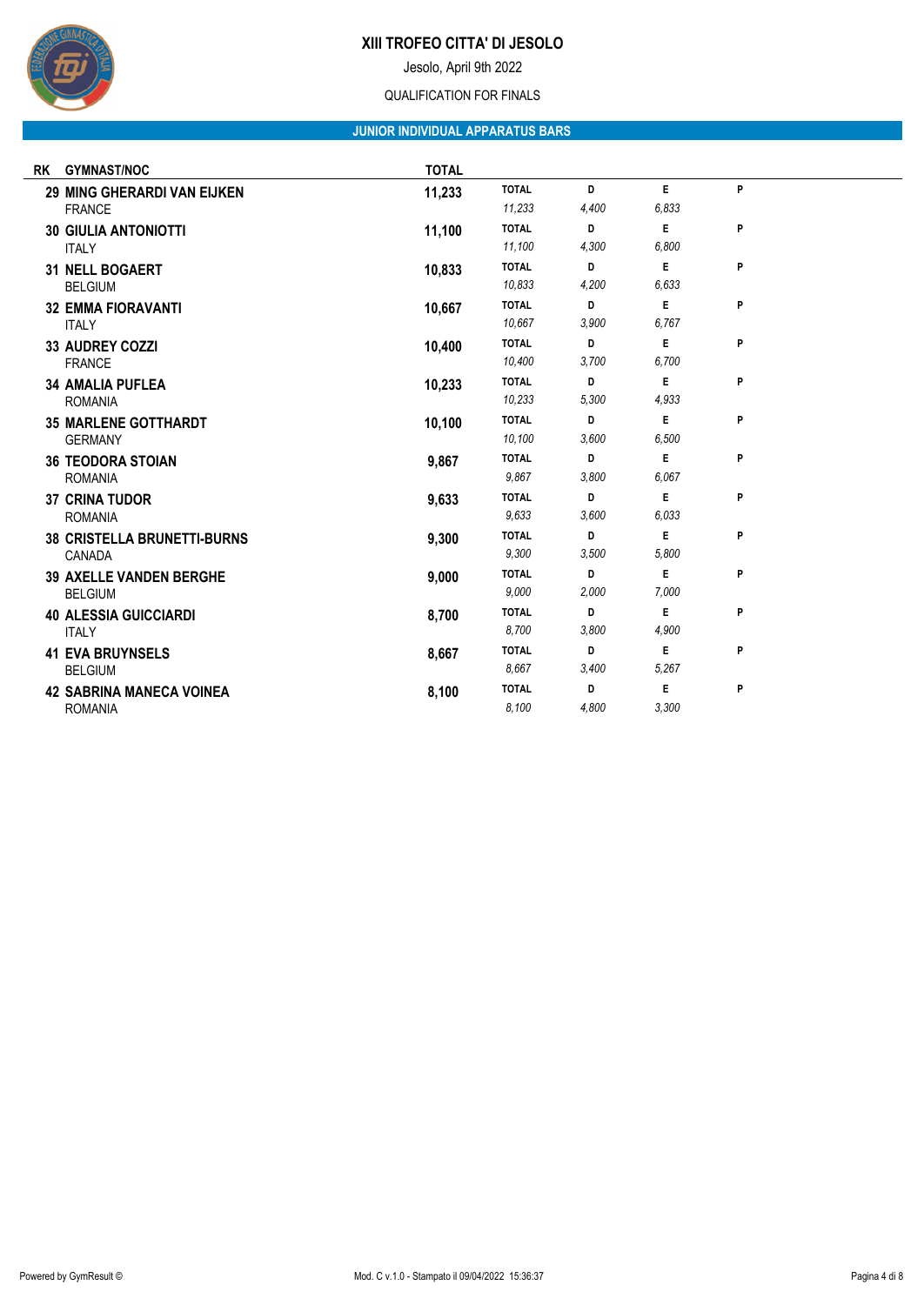

Jesolo, April 9th 2022

### QUALIFICATION FOR FINALS

## **JUNIOR INDIVIDUAL APPARATUS BEAM**

| RK | <b>GYMNAST/NOC</b>                        | <b>TOTAL</b> |                        |            |            |       |
|----|-------------------------------------------|--------------|------------------------|------------|------------|-------|
|    | 1 TIANA SUMANASEKERA                      | 13,633       | <b>TOTAL</b>           | D          | E          | P     |
|    | <b>USA</b>                                |              | 13,633                 | 5,700      | 7,933      |       |
|    | 2 MADREY JOHNSON                          | 13,433       | <b>TOTAL</b>           | D          | E          | P     |
|    | <b>USA</b>                                |              | 13,433                 | 5,300      | 8,133      |       |
|    | <b>3 MYLIE LEW</b>                        | 13,333       | <b>TOTAL</b><br>13,333 | D<br>5,000 | Е<br>8,333 | P     |
|    | <b>USA</b>                                |              | <b>TOTAL</b>           | D          | E          | P     |
|    | <b>4 ELLA MURPHY</b><br><b>USA</b>        | 13,167       | 13,167                 | 5,100      | 8,067      |       |
|    | <b>5 VIOLA PIERAZZINI</b>                 | 12,967       | <b>TOTAL</b>           | D          | E          | P     |
|    | <b>ITALY</b>                              |              | 12,967                 | 5,300      | 7,767      | 0,100 |
|    | <b>6 AMALIA GHIGOARTA</b>                 | 12,933       | <b>TOTAL</b>           | D          | E          | P     |
|    | <b>ROMANIA</b>                            |              | 12,933                 | 5,100      | 7,833      |       |
|    | <b>7 ERIKA PINXTEN</b>                    | 12,833       | <b>TOTAL</b>           | D          | Е          | P     |
|    | <b>BELGIUM</b>                            |              | 12,833                 | 4,800      | 8,033      |       |
|    | 8 CRISTELLA BRUNETTI-BURNS<br>CANADA      | 12,800       | <b>TOTAL</b><br>12,800 | D<br>4,800 | E<br>8,000 | P     |
|    | 9 CHIARA BARZASI                          | 12,767       | <b>TOTAL</b>           | D          | E          | P     |
|    | <b>ITALY</b>                              |              | 12,767                 | 5,400      | 7,367      |       |
|    | 10 NAOMI PAZON                            | 12,667       | <b>TOTAL</b>           | D          | E          | P     |
|    | <b>ITALY</b>                              |              | 12,667                 | 4,600      | 8,067      |       |
|    | <b>11 LILOU VIALLAT</b>                   | 12,633       | <b>TOTAL</b>           | D          | E          | P     |
|    | <b>FRANCE</b>                             |              | 12,633                 | 4,400      | 8,233      |       |
|    | <b>12 ARIANNA GRILLO</b>                  | 12,533       | <b>TOTAL</b>           | D          | E          | P     |
|    | <b>ITALY</b>                              |              | 12,533<br><b>TOTAL</b> | 4,500<br>D | 8,033<br>E | P     |
|    | <b>13 LETIZIA SARONNI</b><br><b>ITALY</b> | 12,400       | 12,400                 | 4,600      | 7,800      |       |
|    | <b>14 JULY MARANO</b>                     | 12,200       | <b>TOTAL</b>           | D          | E          | P     |
|    | <b>ITALY</b>                              |              | 12,200                 | 4,700      | 7,500      |       |
|    | <b>15 ALESSIA CECCARELLI</b>              | 12,167       | <b>TOTAL</b>           | D          | E          | P     |
|    | <b>ITALY</b>                              |              | 12,167                 | 4,600      | 7,567      |       |
|    | <b>16 GABRIELLE VAN FRAYER</b>            | 12,033       | <b>TOTAL</b><br>12,033 | D<br>4,600 | E<br>7,433 | P     |
|    | <b>USA</b>                                |              | <b>TOTAL</b>           | D          | E          | P     |
|    | <b>17 TEGAN SHAVER</b><br>CANADA          | 11,967       | 11,967                 | 4,600      | 7,467      | 0,100 |
|    | <b>18 EMMA FIORAVANTI</b>                 | 11,933       | <b>TOTAL</b>           | D          | E          | P     |
|    | <b>ITALY</b>                              |              | 11,933                 | 5,300      | 6,633      |       |
|    | <b>19 LENA KHENOUN</b>                    | 11,900       | <b>TOTAL</b>           | D          | E          | P     |
|    | <b>FRANCE</b>                             |              | 11,900                 | 4,800      | 7,100      |       |
|    | 20 AMBRE FROTTE                           | 11,833       | <b>TOTAL</b><br>11,833 | D<br>4,900 | E<br>6,933 | P     |
|    | <b>FRANCE</b><br>21 ALESSIA GUICCIARDI    | 11,733       | <b>TOTAL</b>           | D          | E          | P     |
|    | <b>ITALY</b>                              |              | 11,733                 | 4,700      | 7,033      |       |
|    | 22 TEODORA STOIAN                         | 11,667       | <b>TOTAL</b>           | D          | E          | P     |
|    | <b>ROMANIA</b>                            |              | 11,667                 | 4,800      | 6,867      |       |
|    | 23 ARIANNA BELARDELLI                     | 11,633       | <b>TOTAL</b>           | D          | E          | P     |
|    | <b>ITALY</b>                              |              | 11,633                 | 4,900      | 6,733      |       |
|    | <b>24 CATERINA GADDI</b>                  | 11,500       | <b>TOTAL</b><br>11,500 | D<br>4,900 | E<br>6,600 | P     |
|    | <b>ITALY</b>                              |              | <b>TOTAL</b>           | D          | E          | P     |
|    | <b>25 CHIARA MOISZI</b><br><b>GERMANY</b> | 11,467       | 11,467                 | 5,000      | 6,467      |       |
|    | 26 NELL BOGAERT                           | 11,367       | <b>TOTAL</b>           | D          | E          | P     |
|    | <b>BELGIUM</b>                            |              | 11,367                 | 4,800      | 6,567      |       |
|    | 27 ZOEY MOLOMO                            | 11,267       | <b>TOTAL</b>           | D          | Е          | P     |
|    | <b>USA</b>                                |              | 11,267                 | 4,200      | 7,067      |       |
|    | 28 EVA BRUYNSELS<br><b>BELGIUM</b>        | 11,233       | <b>TOTAL</b><br>11,233 | D<br>4,200 | E<br>7,033 | P     |
|    |                                           |              |                        |            |            |       |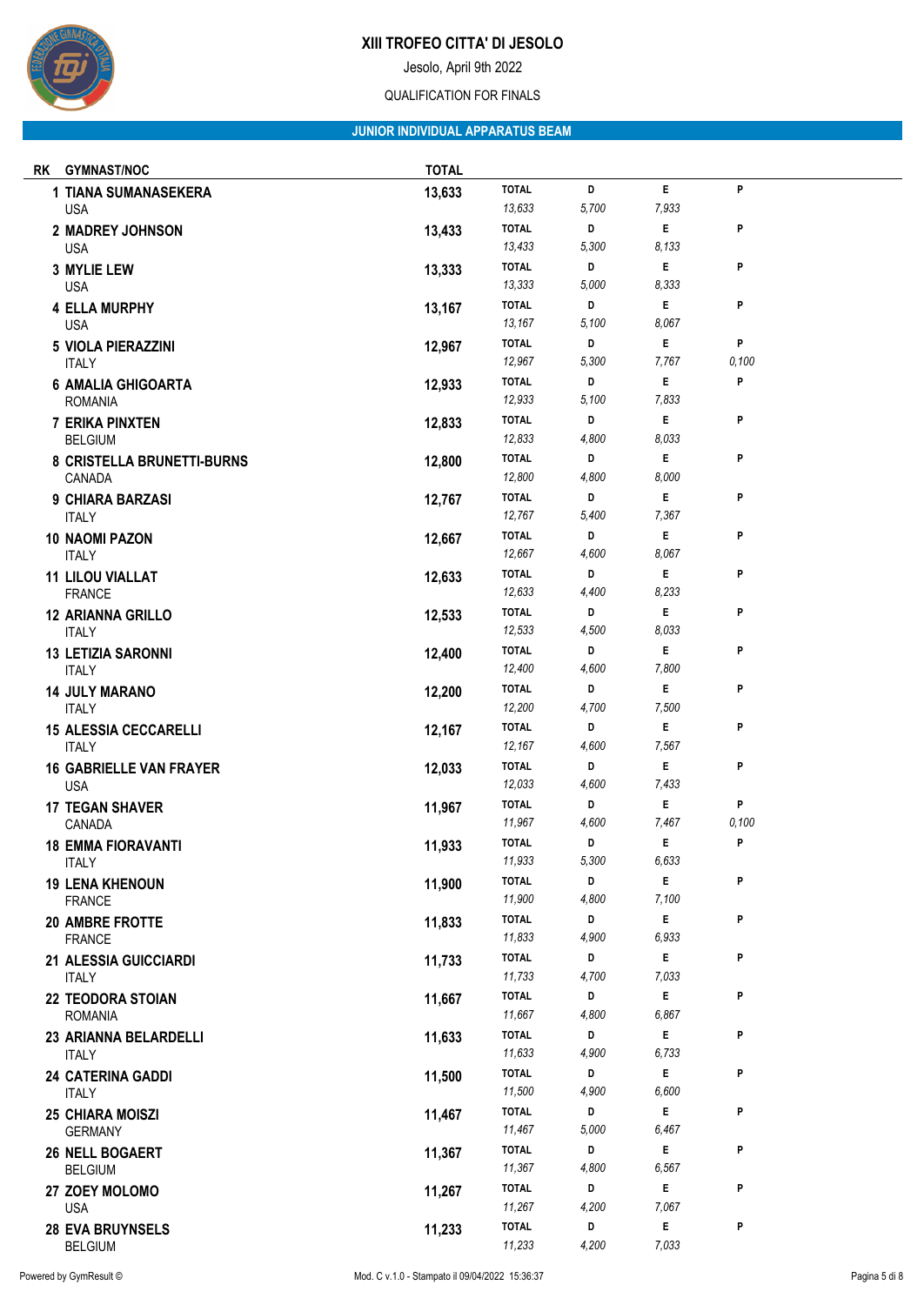

Jesolo, April 9th 2022

### QUALIFICATION FOR FINALS

## **JUNIOR INDIVIDUAL APPARATUS BEAM**

| <b>RK</b> | <b>GYMNAST/NOC</b>                                  | <b>TOTAL</b> |                        |            |            |            |  |
|-----------|-----------------------------------------------------|--------------|------------------------|------------|------------|------------|--|
|           | <b>29 AUDREY COZZI</b><br><b>FRANCE</b>             | 11,233       | <b>TOTAL</b><br>11,233 | D<br>4,700 | E<br>6.533 | P          |  |
|           | <b>30 SABRINA MANECA VOINEA</b><br><b>ROMANIA</b>   | 11,133       | <b>TOTAL</b><br>11,133 | D<br>5.100 | E<br>6.133 | P<br>0,100 |  |
|           | <b>31 CRINA TUDOR</b><br><b>ROMANIA</b>             | 11,000       | <b>TOTAL</b><br>11,000 | D<br>4,700 | E<br>6,300 | P          |  |
|           | <b>32 HELEN KEVRIC</b><br><b>GERMANY</b>            | 10,933       | <b>TOTAL</b><br>10.933 | D<br>4,700 | E<br>6,233 | P          |  |
|           | <b>33 MEOLIE JAUCH</b><br><b>GERMANY</b>            | 10,867       | <b>TOTAL</b><br>10.867 | D<br>4,700 | E<br>6.167 | P          |  |
|           | <b>34 GIULIA ANTONIOTTI</b><br><b>ITALY</b>         | 10,833       | <b>TOTAL</b><br>10,833 | D<br>4,700 | E<br>6.133 | P          |  |
|           | <b>35 MING GHERARDI VAN EIJKEN</b><br><b>FRANCE</b> | 10,767       | <b>TOTAL</b><br>10.767 | D<br>3,700 | E<br>7.067 | P          |  |
|           | <b>36 CHLOE BAERT</b><br><b>BELGIUM</b>             | 10,400       | <b>TOTAL</b><br>10.400 | D<br>4,300 | E<br>6.100 | P          |  |
|           | <b>37 MATILDE FERRARI</b><br><b>ITALY</b>           | 10,233       | <b>TOTAL</b><br>10.233 | D<br>4,300 | E<br>5.933 | P          |  |
|           | <b>38 MARLENE GOTTHARDT</b><br><b>GERMANY</b>       | 9,900        | <b>TOTAL</b><br>9.900  | D<br>4,500 | E<br>5,400 | P          |  |
|           | <b>39 ABERDEEN O'DRISCOLL</b><br><b>BELGIUM</b>     | 9,433        | <b>TOTAL</b><br>9.433  | D<br>4,000 | E<br>5.433 | P          |  |
|           | <b>40 AXELLE VANDEN BERGHE</b><br><b>BELGIUM</b>    | 8,533        | <b>TOTAL</b><br>8,533  | D<br>4,100 | E<br>4,433 | P          |  |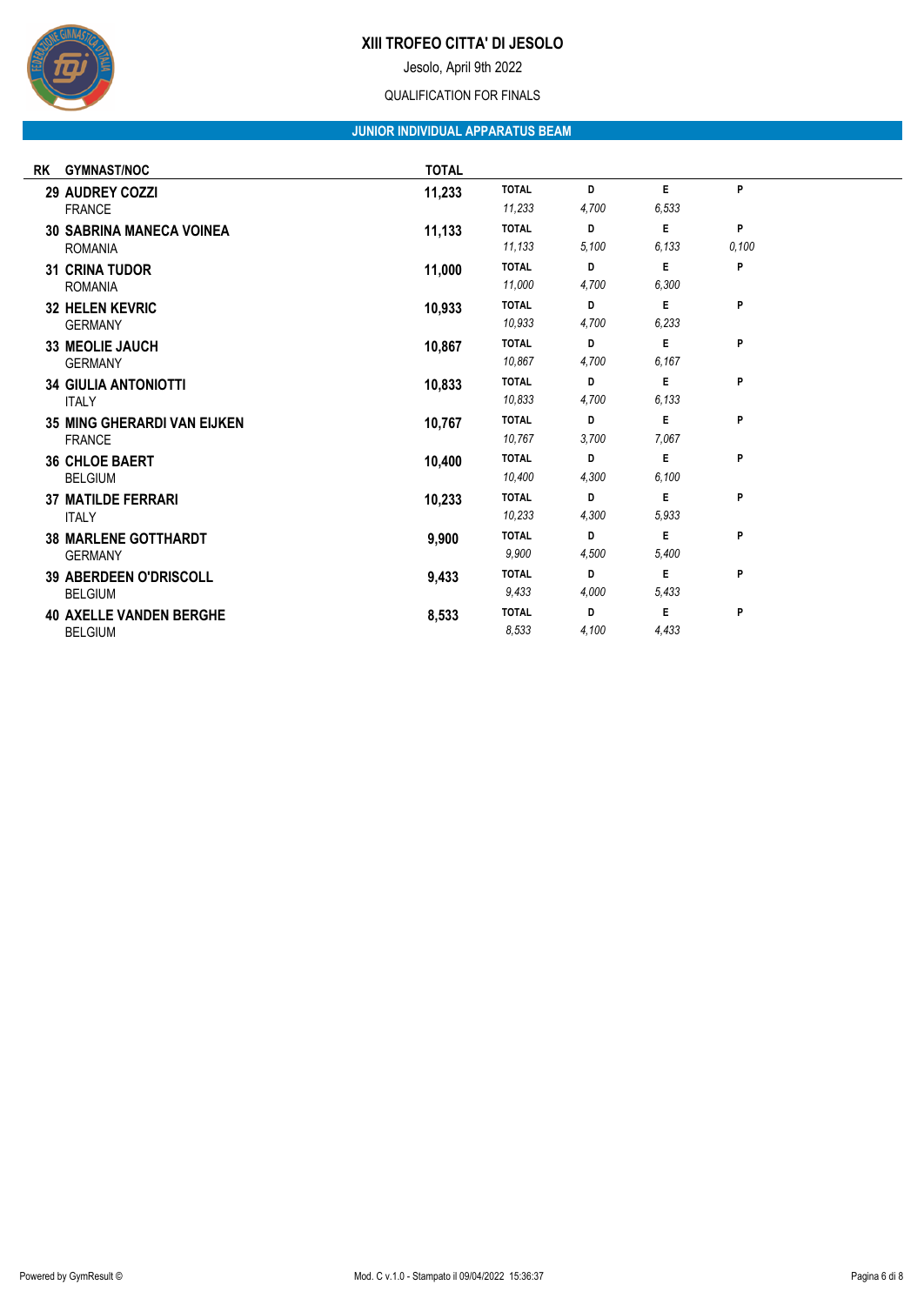

Jesolo, April 9th 2022

### QUALIFICATION FOR FINALS

# **JUNIOR INDIVIDUAL APPARATUS FLOOR**

| RK | <b>GYMNAST/NOC</b>                                | <b>TOTAL</b> |                                        |                 |                 |            |
|----|---------------------------------------------------|--------------|----------------------------------------|-----------------|-----------------|------------|
|    | 1 TIANA SUMANASEKERA<br><b>USA</b>                | 13,067       | <b>TOTAL</b><br>13,067                 | D<br>4,900      | E<br>8,167      | P          |
|    | 2 ZOEY MOLOMO<br><b>USA</b>                       | 12,867       | <b>TOTAL</b><br>12,867                 | D<br>4,900      | E<br>7,967      | P          |
|    | <b>3 HELEN KEVRIC</b><br><b>GERMANY</b>           | 12,867       | <b>TOTAL</b><br>12,867                 | D<br>5,200      | E<br>7.667      | P          |
|    | <b>4 VIOLA PIERAZZINI</b><br><b>ITALY</b>         | 12,800       | <b>TOTAL</b><br>12,800                 | D<br>5,000      | E<br>7,800      | P          |
|    | <b>5 EMMA FIORAVANTI</b><br><b>ITALY</b>          | 12,533       | <b>TOTAL</b><br>12,533                 | D<br>5,100      | Е<br>7,433      | P          |
|    | <b>6 MADREY JOHNSON</b><br><b>USA</b>             | 12,500       | <b>TOTAL</b><br>12,500                 | D<br>4,800      | E<br>7,700      | P          |
|    | 7 CRINA TUDOR<br><b>ROMANIA</b>                   | 12,467       | <b>TOTAL</b><br>12,467                 | D<br>4,700      | E<br>7,767      | P          |
|    | 8 ARIANNA BELARDELLI<br><b>ITALY</b>              | 12,433       | <b>TOTAL</b><br>12,433                 | D<br>4,900      | E<br>7,633      | P<br>0,100 |
|    | 9 LILOU VIALLAT<br><b>FRANCE</b>                  | 12,400       | <b>TOTAL</b><br>12,400                 | D<br>4,600      | E<br>7,800      | P          |
|    | 10 MYLIE LEW<br><b>USA</b>                        | 12,400       | <b>TOTAL</b><br>12,400                 | D<br>4,700      | E<br>7,700      | P          |
|    | <b>11 GIULIA ANTONIOTTI</b><br><b>ITALY</b>       | 12,367       | <b>TOTAL</b><br>12,367                 | D<br>4,800      | E<br>7.567      | P          |
|    | <b>12 CHIARA BARZASI</b><br><b>ITALY</b>          | 12,333       | <b>TOTAL</b><br>12,333                 | D<br>4,800      | E<br>7,533      | P          |
|    | <b>13 SABRINA MANECA VOINEA</b><br><b>ROMANIA</b> | 12,300       | <b>TOTAL</b><br>12,300                 | D<br>4,900      | E<br>7,400      | P          |
|    | <b>14 CATERINA GADDI</b><br><b>ITALY</b>          | 12,267       | <b>TOTAL</b><br>12,267                 | D<br>4,900      | E<br>7,367      | P          |
|    | <b>15 ELLA MURPHY</b><br><b>USA</b>               | 12,233       | <b>TOTAL</b><br>12,233                 | D<br>4,700      | E<br>7,533      | P          |
|    | <b>16 GABRIELLE VAN FRAYER</b><br><b>USA</b>      | 12,233       | <b>TOTAL</b><br>12,233                 | D<br>4,700      | E<br>7,533      | P          |
|    | <b>17 AMALIA GHIGOARTA</b><br><b>ROMANIA</b>      | 12,200       | <b>TOTAL</b><br>12,200                 | D<br>4,600      | E<br>7,600      | P          |
|    | <b>18 ALESSIA GUICCIARDI</b><br><b>ITALY</b>      | 12,167       | <b>TOTAL</b><br>12,167                 | D<br>4,500      | E<br>7,667      | P          |
|    | <b>19 MEOLIE JAUCH</b><br><b>GERMANY</b>          | 12,167       | <b>TOTAL</b><br>12,167                 | D<br>4,700      | E<br>7,467      | P          |
|    | 20 JULY MARANO<br><b>ITALY</b>                    | 12,167       | <b>TOTAL</b><br>12,167                 | D<br>5,200      | E<br>6,967      | P          |
|    | 21 NADIA PRANDELLI<br><b>ITALY</b>                | 12,100       | <b>TOTAL</b><br>12,100                 | D<br>4,600      | E<br>7,500      | P          |
|    | <b>22 TEGAN SHAVER</b><br>CANADA                  | 12,067       | <b>TOTAL</b><br>12,067                 | D<br>4,600<br>D | E<br>7,467<br>E | P<br>P     |
|    | <b>23 ERIKA PINXTEN</b><br><b>BELGIUM</b>         | 12,033       | <b>TOTAL</b><br>12,033<br><b>TOTAL</b> | 4,300<br>D      | 7,733<br>E      | P          |
|    | <b>24 AMBRE FROTTE</b><br><b>FRANCE</b>           | 12,033       | 12,033<br><b>TOTAL</b>                 | 4,500<br>D      | 7,533<br>E      | P          |
|    | 25 ABERDEEN O'DRISCOLL<br><b>BELGIUM</b>          | 11,833       | 11,833<br><b>TOTAL</b>                 | 4,600<br>D      | 7,533<br>E      | 0,300<br>P |
|    | <b>26 AUDREY COZZI</b><br><b>FRANCE</b>           | 11,733       | 11,733<br><b>TOTAL</b>                 | 4,000<br>D      | 7,733<br>E      | P          |
|    | 27 MARLENE GOTTHARDT<br><b>GERMANY</b>            | 11,600       | 11,600<br><b>TOTAL</b>                 | 4,800<br>D      | 7,100<br>E      | 0,300<br>P |
|    | 28 NELL BOGAERT<br><b>BELGIUM</b>                 | 11,333       | 11,333                                 | 4,000           | 7,333           |            |